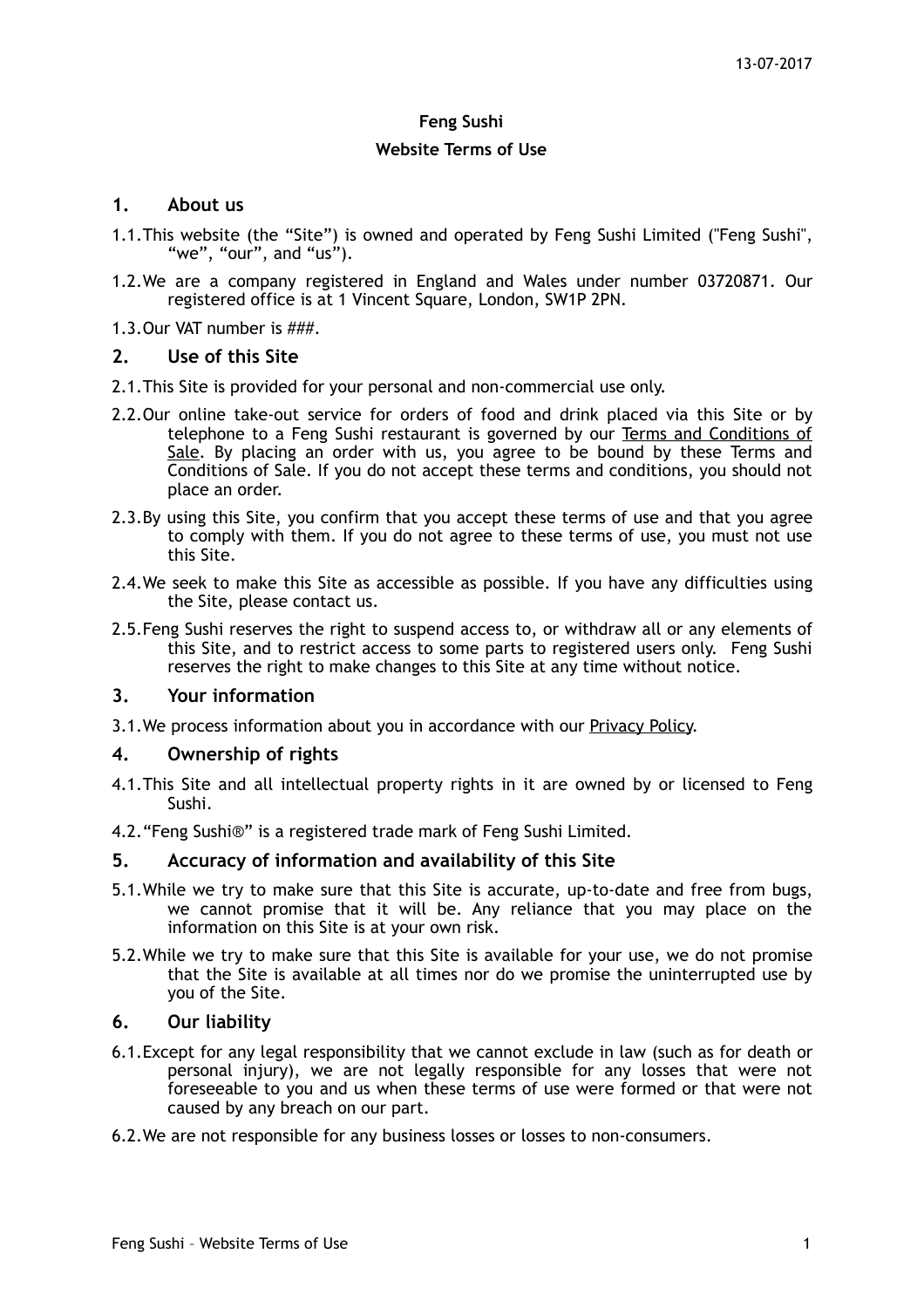# **7. Links**

- 7.1.You may link to our Site, provided you do so in a way that is fair and legal and does not damage our reputation or take advantage of it, but you must not establish a link in such a way as to suggest any form of association, approval or endorsement on our part where none exists. We reserve the right to withdraw linking permission without notice.
- 7.2.Where this Site contains links to other websites and resources provided by third parties, these links are provided for your information only. We have no control over the contents of those websites or resources, and accept no responsibility for them or for any loss or damage that may arise from your use of them. Your use of a third party websites or resources may be governed by the terms and conditions of that third party.

### **8. Viruses**

8.1.You must not misuse this Site by knowingly introducing viruses, trojans, worms, logic bombs or other material which is malicious or technologically harmful. You must not attempt to gain unauthorised access to this Site, the server on which this Site is stored or any server, computer or database connected to this Site. You must not attack this Site via a denial-of-service attack or a distributed denial-of service attack.

## **9. Enforceability**

9.1.If any part of these terms of use is unenforceable (including any provision in which we exclude our liability to you) the enforceability of any other part of these conditions will not be affected.

### **10. Changes to the terms**

10.1.We reserve the right to change these terms of use from time to time and recommend that you look through them on a regular basis.

### **11. Dispute resolution**

- 11.1.If you wish to make a complaint in relation to goods you have purchased online, please email [chat@fengsushi.co.uk](mailto:chat@fengsushi.co.uk).
- 11.2.If your complaint remains unresolved, we can consider various methods of dispute resolution. The EU provides an online dispute resolution platform which exists to assist the resolution of disputes between online traders and consumers. The platform, and more information about it, can be accessed here: [https://](https://ec.europa.eu/consumers/odr/main/index.cfm?event=main.home.chooseLanguage) [ec.europa.eu/consumers/odr.](https://ec.europa.eu/consumers/odr/main/index.cfm?event=main.home.chooseLanguage)

### **12. Law and jurisdiction**

12.1.This contract shall be governed and construed with the laws of England and Wales. The courts of England and Wales will have jurisdiction over any dispute or claim arising out of or in connection with these terms and conditions and orders made pursuant to it.